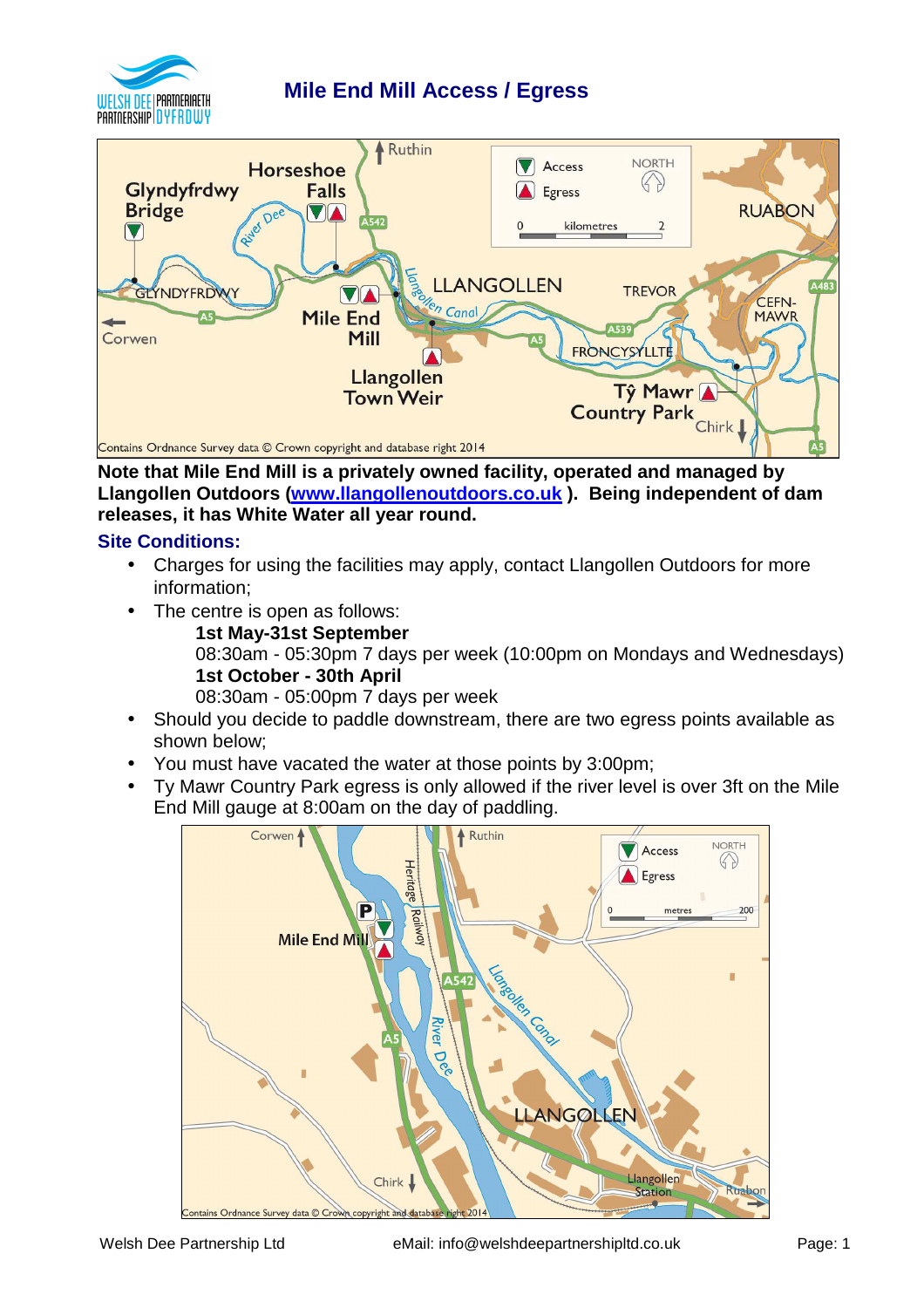



#### **Directions:**

- In Llangollen head west along the A5 towards Corwen;
- After 1.0 miles, you will see the Mill on your right;
- Enter and go down the sloping drive to the car park.

#### **Downstream Egress Point 1:**

Llangollen Town Weir

To use this egress point, you must vacate the water by 3pm.

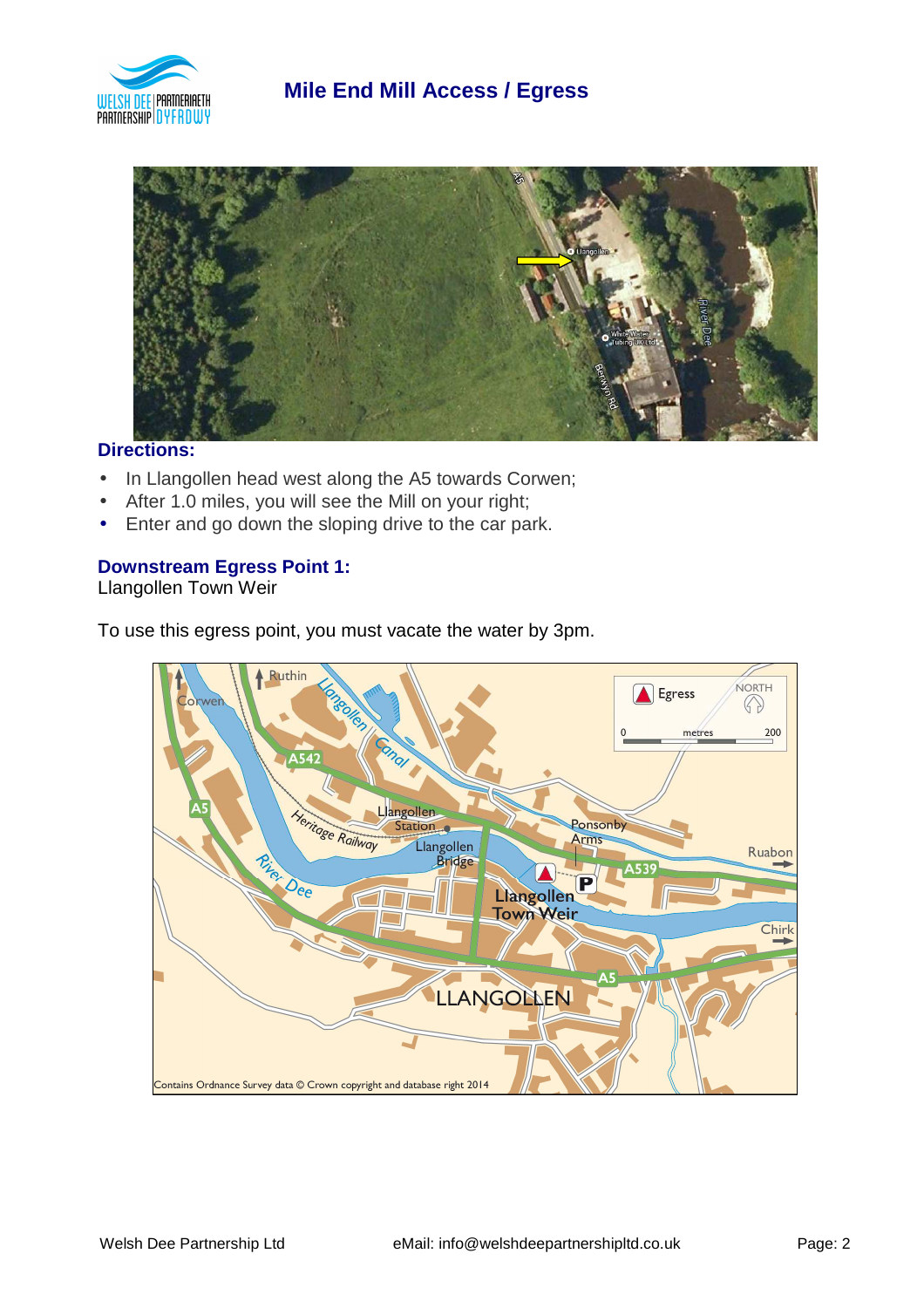![](_page_2_Picture_0.jpeg)

# **Mile End Mill Access / Egress**

## **Directions:**

- In Llangollen (Castle Street) cross to the north bank of the Dee via the road bridge;
- On the other side turn right at the t-junction onto the A539 towards Rhiwabon (Ruabon);
- After 260 yards take the right turn to the Long Stay car park just after the Ponsonby Arms pub;
- The exit from the river is at the bottom end of the car park.

![](_page_2_Picture_7.jpeg)

#### **Downstream Egress Point 2:**

Ty Mawr Country Park

**NOTE – To use this egress point, the water level must be recorded as 3ft or higher on either the Coed Y Glyn or the Mile End Mill river height gauges at 8:00am on the morning of paddling. You must vacate the water here by 3pm.** 

![](_page_2_Figure_11.jpeg)